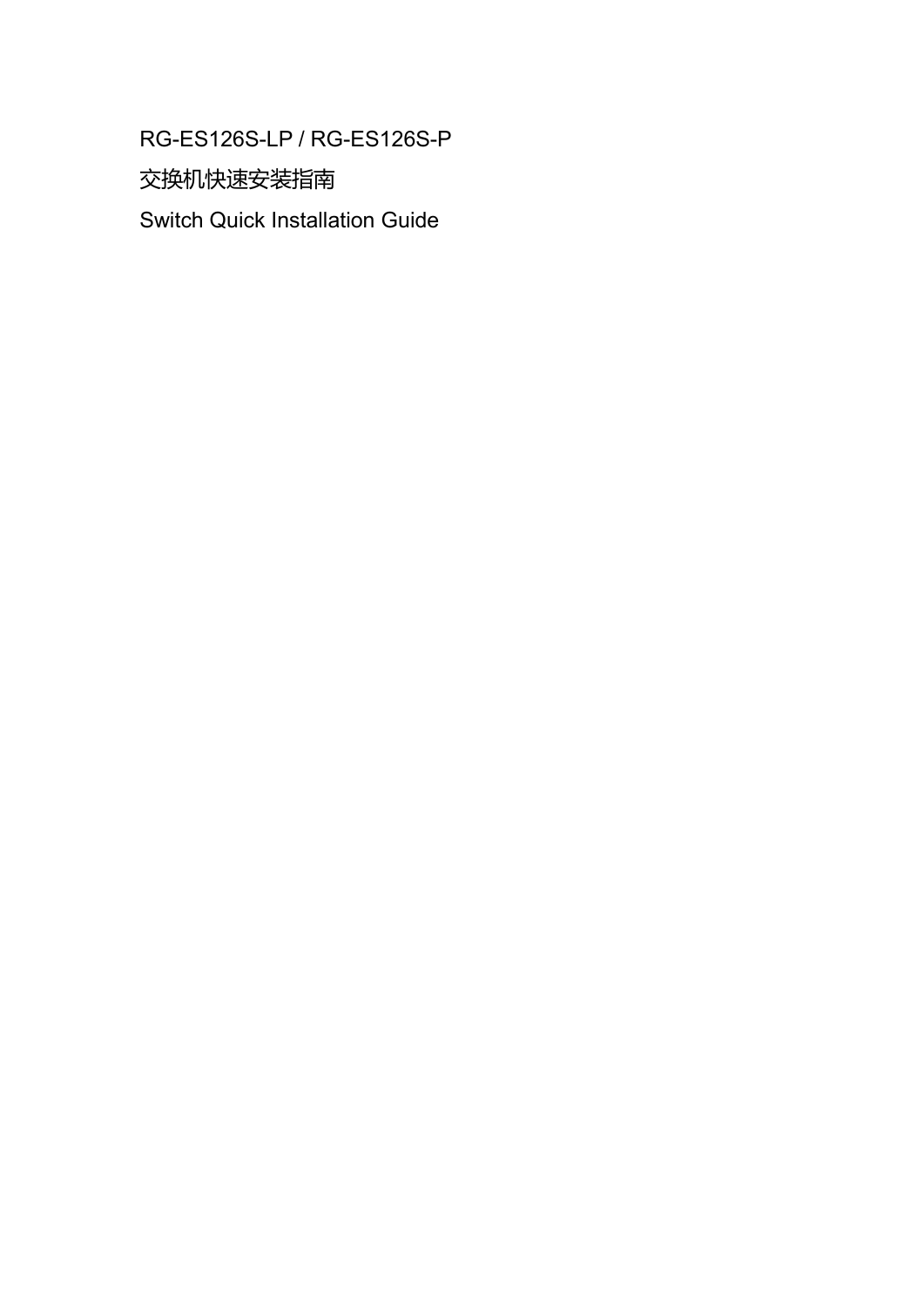# **锐捷以太网 PoE 供电交换机快速安装指南**

# **Ruijie Ethernet PoE Switches Installation Quick Start**

本指南适用于 RG-ES126S-LP 和 RG-ES126S-P,文中图片以 RG-ES126S-LP 为例进行说 明。

This quick start applies to RG-ES126S-LP and RG-ES126S-P. RG-ES126S-LP is used as an example here to illustrate the installation and connection of the switch.

### **设备安装**

### **Install the switch**

#### **安装前准备**

#### **Installation tools**

- − 安装到桌面:防静电手环或防静电手套 Mounting on the desktop: ESD bracelet or gloves
- − 安装到 19 英寸标准机架:螺丝刀、螺钉、防静电手环或防静电手套

Mounting to a standard 19-inch rack: screwdriver, screws, ESD bracelet or gloves

−安装到墙面: 记号笔、冲击钻、橡胶锤、梯子、螺丝刀、螺钉、膨胀螺管、防静电手环 或防静电手套

Mounting to the wall: marker, hammer drill, rubber hammer, ladder, screwdriver, screws, expansion bolts, ESD bracelet or gloves

#### **安装到桌面**

#### **Mounting on the desktop**

将脚垫粘贴在机壳底面四角对应的凹槽中,然后将交换机正面朝上放置于足够大且干净平稳 的桌面上。

Paste the footpad stickers to the corresponding four recesses on the bottom of the switch. Then turn the switch upside down, and place it on a big enough, clean, stable and flat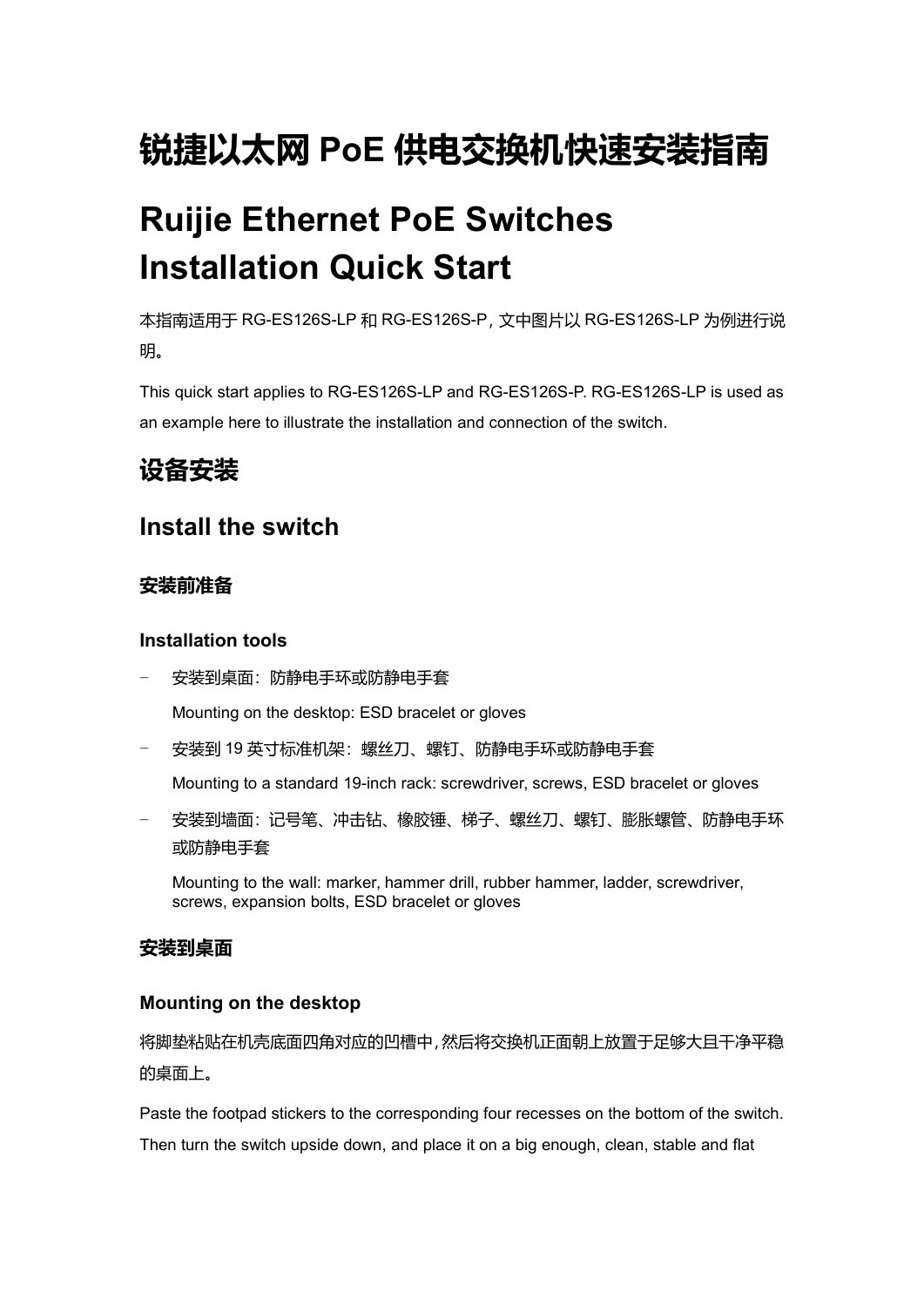desktop.



#### **安装到 19 英寸标准机架**

#### **Mounting to a standard 19-inch rack**

1. 检查机架的接地与平稳性。

Ensure that the rack is stable and level, and is properly grounded.

2. 用包装盒内的螺钉将两个 L 型支架分别固定到交换机的两侧。

Fix the 2 L-shaped brackets to both sides of the switch with the included screws.

**ETHING IN E** 

3. 将交换机放置于机架内的适当位置,用螺钉(需自备)将 L 型支架固定到机架两侧的 导槽上,确保交换机平稳地安装到机架上。

Mount the switch at a proper height on the rack and fix the L-shaped brackets to the rack with the screws (not included). Ensure that the switch is stable on the rack.

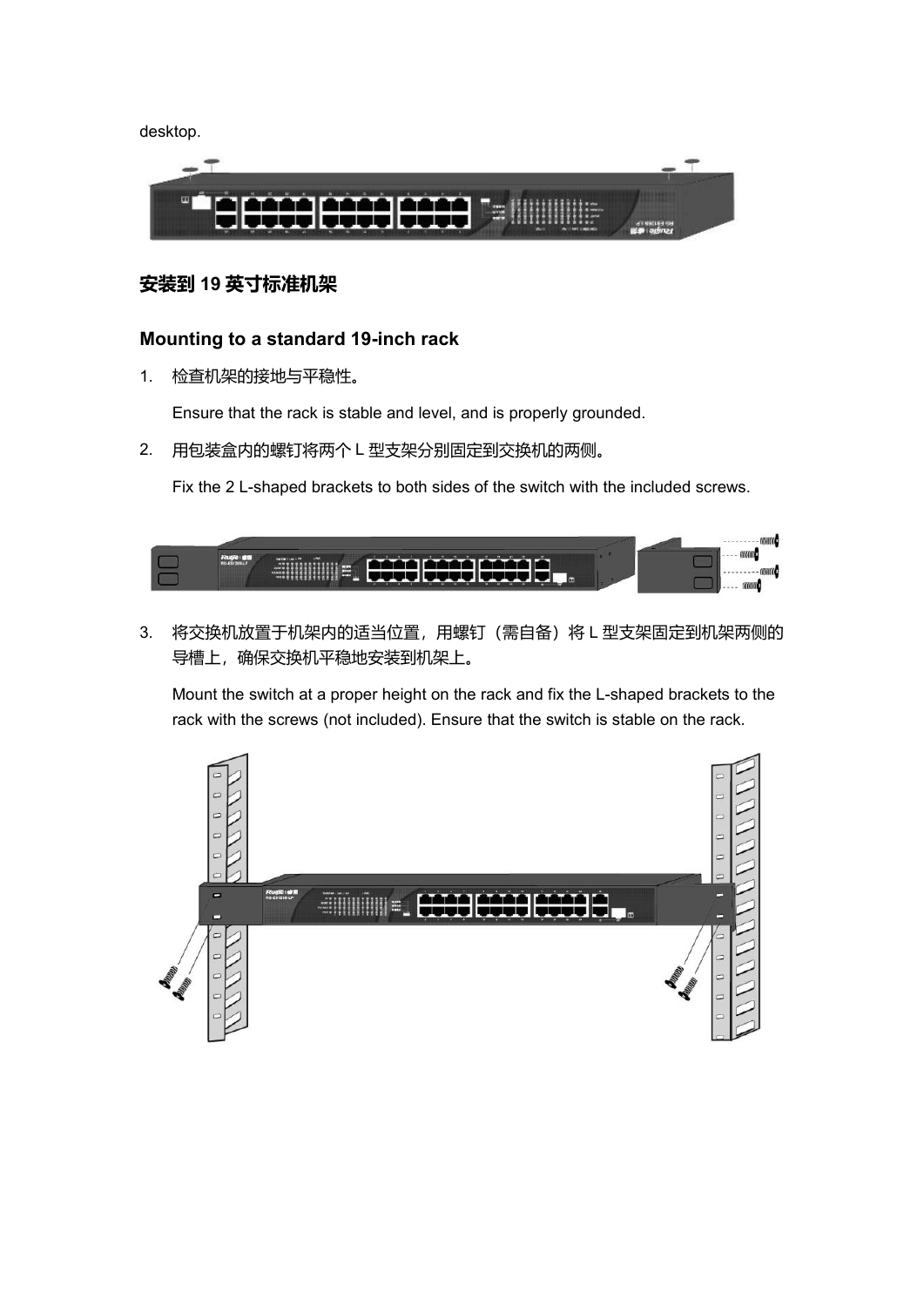#### **安装到墙面**

#### **Mounting to the wall**



请勿将交换机的散热孔朝下安装,否则会有安全隐患。

DO NOT install the switch with its ventilation holes facing down, otherwise there will be potential safety hazards.

1. 用包装盒内的螺钉将两个 L 型支架分别固定到交换机的两侧。

Fix the 2 L-shaped brackets to both sides of the switch with the included screws.



2. 将交换机 RJ45 端口朝上水平贴于选定的墙上, 用记号笔标记好螺钉孔的位置, 然后用 冲击钻在标记位置钻孔,再将膨胀螺管(需自备,规格:M5\*40.0mm)打入墙上的孔 中。

Place the switch horizontally onto the wall with its RJ45 ports facing upward, and then mark the positions of the screw holes with a marker. Drill the holes in the marked positions with a hammer drill, and then hammer the expansion bolts (not-included, M5\*40 mm) into the holes on the wall with a rubber hammer.

3. 将交换机 RJ45 端口朝上,然后用螺丝刀将已穿过交换机 L 型支架的螺钉 (需自备, 规 格:PA 5\*25.0mm-头径 10.0mm)拧入膨胀螺管中,确保将交换机稳固地安装到墙面。

With the RJ45 ports facing upward, secure the screws (not-included, PA 5\*25 mm, head diameter: 10 mm) that pass through the switch's L-brackets into the plastic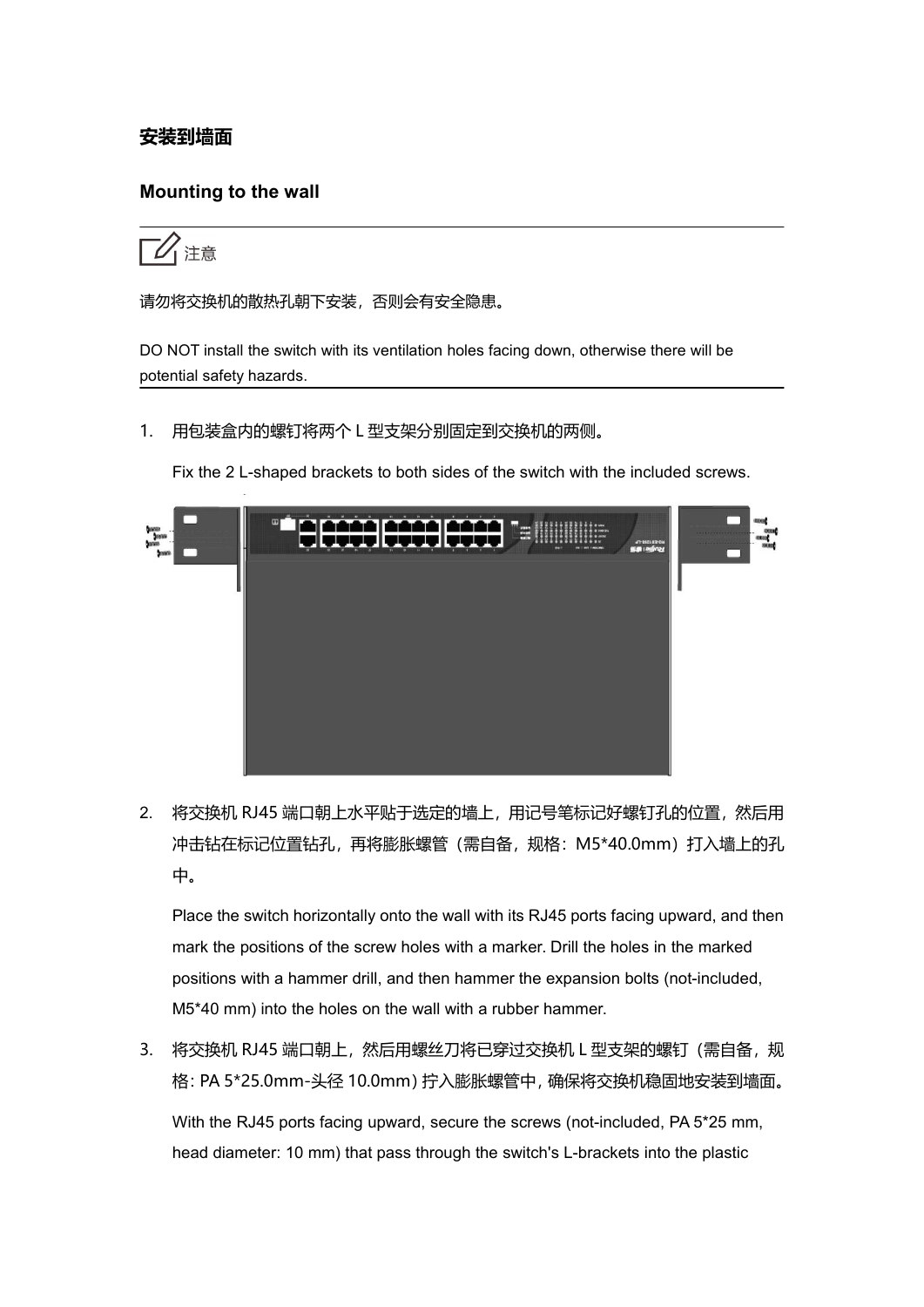expansion bolts with a screwdriver, so as to ensure that the switch is installed to the wall firmly.



### **设备连接**

### **Connect the switch**



### 1 注意

- 交换机支持端口自动翻转 (Auto MDI/MDIX), 用网线连接交换机与对端以太网设备时, 使 用直连线或交叉线均可。
- 交换机PoE 端口支持优先级机制,当受电设备的总功耗超过交换机整机最大 PoE供电功率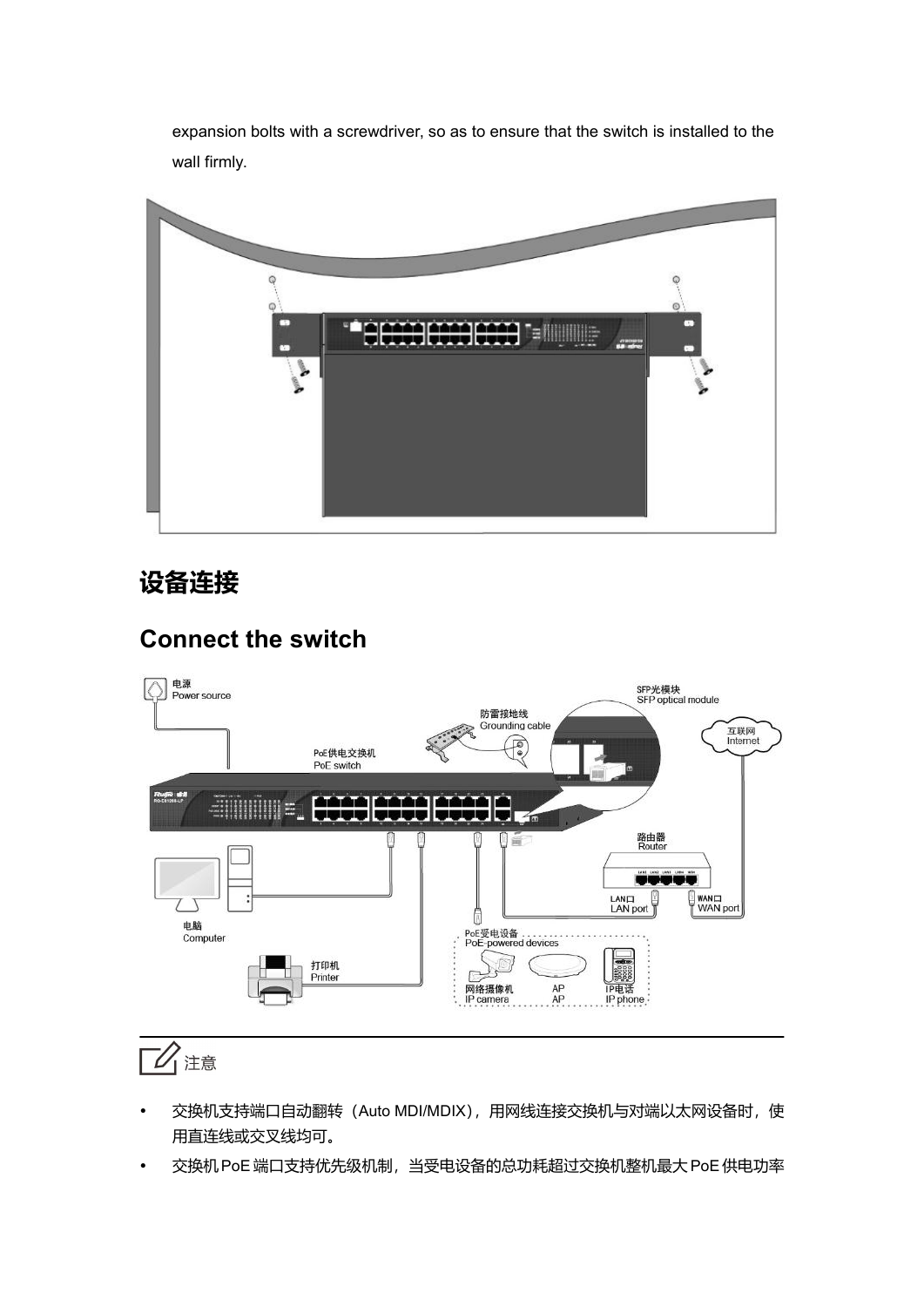时,交换机将按端口 1>2>…>24 的优先级顺序,切断优先级最低的端口的供电,直到受电 设备的总功耗恢复到交换机整机最大 PoE 供电功率以内。

端口 26 与端口 26F 复用, 且 26F 端口优先。即, 当使用交换机的 26F 口时, 26 口不能使 用。

警 告

此为A级产品,在生活环境中,该产品可能会造成无 线电干扰, 在这种情况下, 可能需要用户对干扰采 取切实可行的措施。



- The switch supports auto MDI/MDIX, so both a straight cable and a crossover cable can be used to connect the switch to Ethernet devices.
- PoE ports of the switch are assigned with power supply priorities, and the priorities decrease as the port number increases (1 > 2 >…> 24). When the total power consumption of the PoE-powered devices exceeds the maximum output of the switch, the switch starts cutting the power supply from the port with the lowest priority until the total consumption is less than the maximum output.
- Port 26 and port 26F compose a combo port, and port 26F owns a higher priority. So when the port 26F of the switch is used, the port 26 cannot be used.

# Warning

This is a Class A product. In a domestic environment, this product may cause radio interference, in which case the user may be required to take adequate measures.

#### 请根据下表检查设备连接是否正确或调节交换机的工作模式。

Please check whether the switch is connected properly or adjust the operation mode of the switch according to the following table.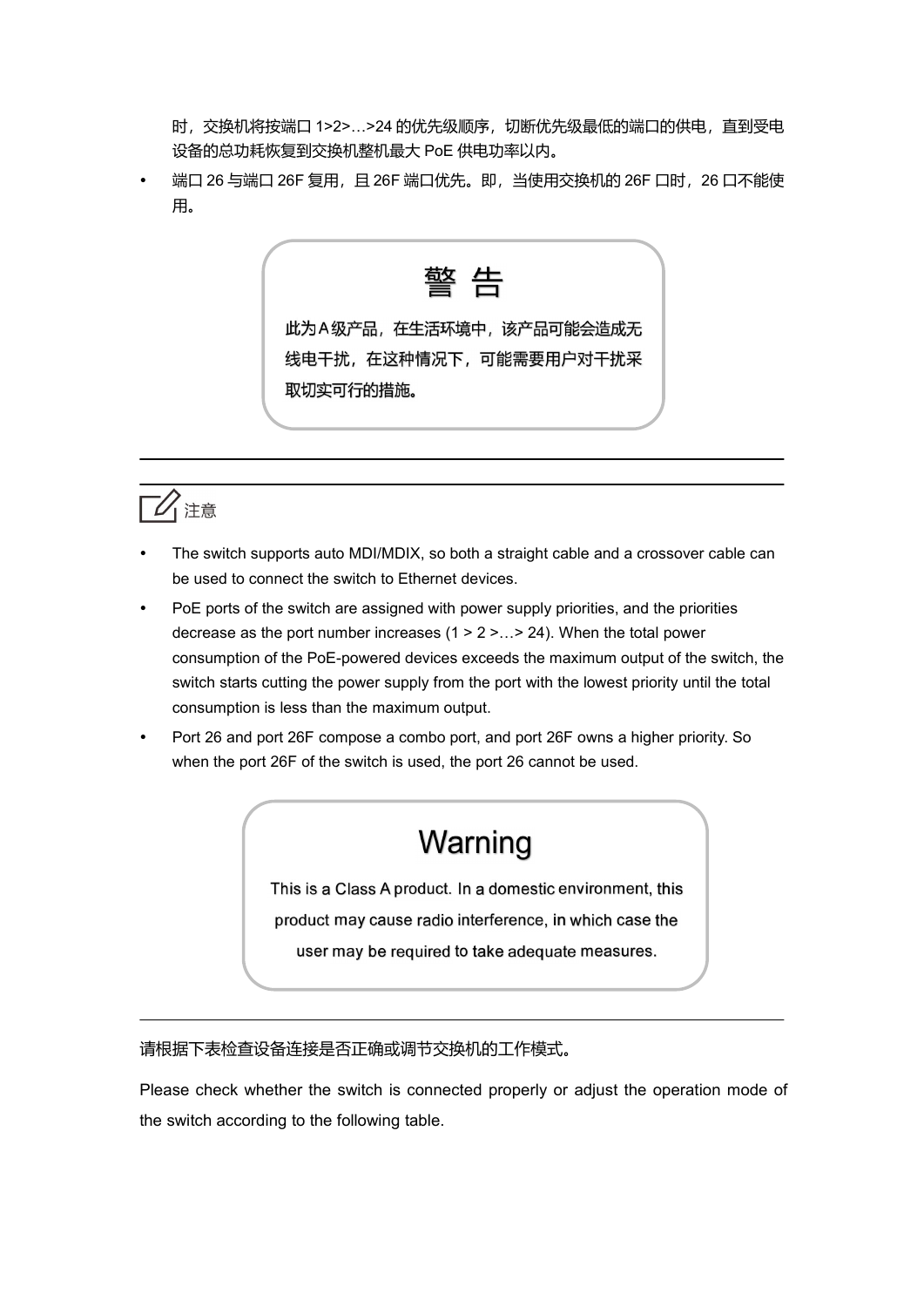| 指示灯/开关                     | 说明                                                                          |
|----------------------------|-----------------------------------------------------------------------------|
| Link/Act<br>1~24、25、26/26F | 长亮: 相应端口已连接。<br>闪烁: 相应端口正在传输数据。<br>熄灭:相应端口未连接或连接异常。                         |
| <b>PoE</b><br>$1 - 24$     | 长亮: 端口已连接受电设备, 并供电正常。<br>熄灭: 端口未连接受电设备, 或没有供电。                              |
| PoE-MAX                    | 长亮: PoE 总输出功率达到整机最大功率。<br>熄灭: PoE 总输出功率未达到整机最大功率。                           |
| <b>PWR</b>                 | 长亮: 交换机通电正常。<br>熄灭: 交换机未通电或通电异常。                                            |
|                            | 标准模式: 默认模式。此模式下, 交换机为普通非网管型交换机, 所有端<br>口之间可以相互通信。                           |
| 工作模式拨码开关                   | 流控关闭:此模式下,交换机关闭所有端口流控,以满足各种复杂环境的<br>"网络克隆"需求。                               |
|                            | 端口隔离: 此模式下, 1~24 端口之间不能相互通信, 但都能与 25、26 和<br>26F 口进行通信。可以隔离 DHCP 广播,减少广播风暴。 |

 $\sim$ 

| <b>LED indicator/Toggle</b> | <b>Description</b>                                                                |  |
|-----------------------------|-----------------------------------------------------------------------------------|--|
| Link/Act                    | <b>Solid on:</b> The corresponding port is connected to a device.                 |  |
| 1 to 24, 25, 26/26F         | Blinking: Data is being transmitted over the corresponding port.                  |  |
|                             | <b>Off:</b> The corresponding port is not connected or is not connected properly. |  |
|                             | <b>Solid on:</b> The corresponding port is connected to a powered-device, and     |  |
| <b>PoE</b>                  | supplies power properly.                                                          |  |
| 1 to 24                     | Off: The corresponding port is not connected to any powered-device, or            |  |
|                             | does not supply power to any powered-device.                                      |  |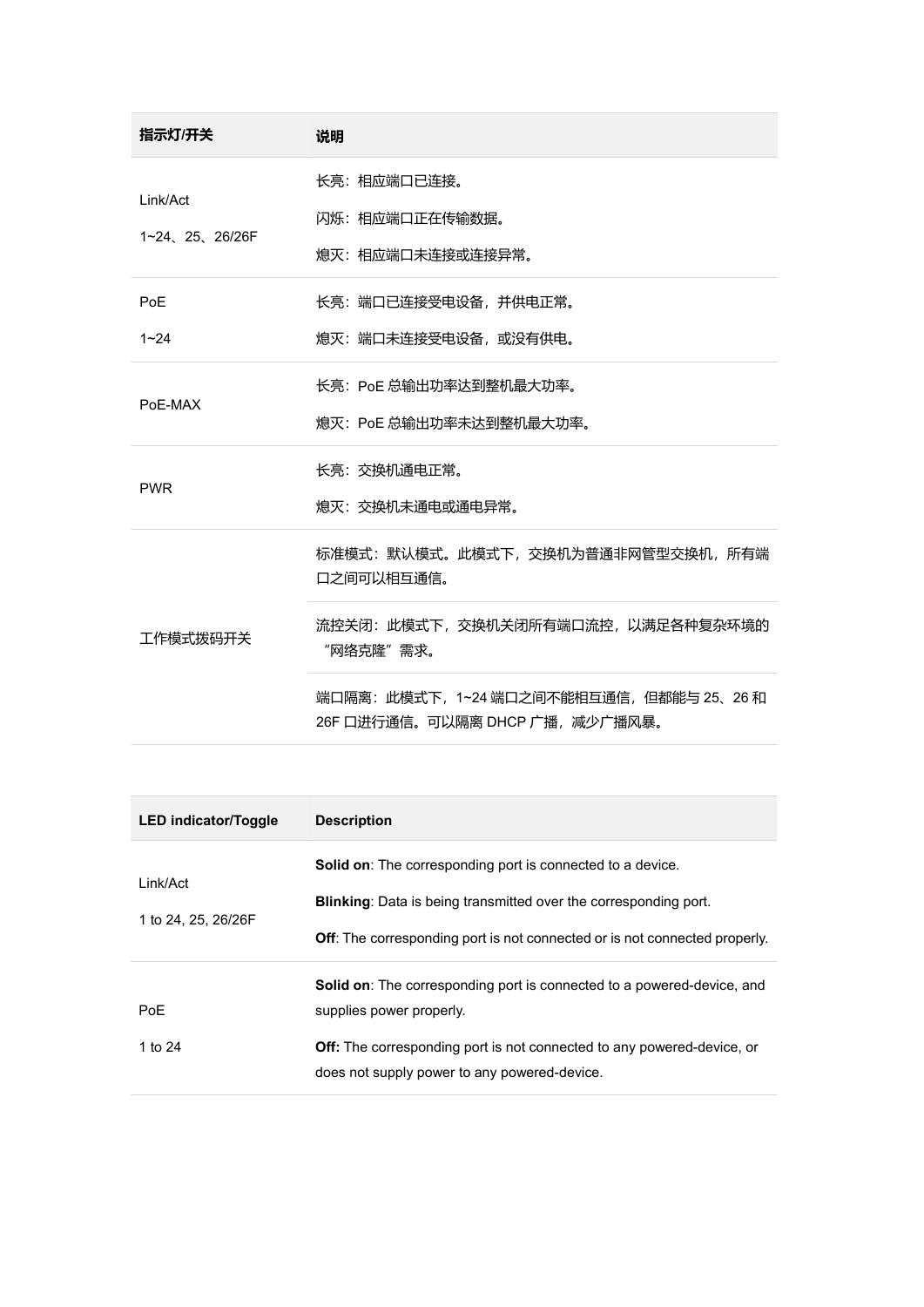| PoE-MAX                                 | <b>Solid on:</b> The total output power of the switch reaches the maximum<br>value.                                                                                                                              |
|-----------------------------------------|------------------------------------------------------------------------------------------------------------------------------------------------------------------------------------------------------------------|
|                                         | <b>Off:</b> The total output power of the switch does not reach the maximum<br>value.                                                                                                                            |
| <b>PWR</b>                              | <b>Solid on:</b> The switch is powered on properly.<br>Off: The switch is not powered on, or not powered on properly.                                                                                            |
|                                         | Standard Mode: In this mode, the switch functions as a common<br>unmanaged PoE switch, and all ports of the switch can communicate with<br>each other.                                                           |
| Toggle for switching<br>operating modes | <b>Flow Control-OFF:</b> In this mode, the switch disables the flow control<br>function for all ports to meet the demand of computer network clone in<br>various environments.                                   |
|                                         | Port Isolation: In this mode, ports 1 to 24 cannot communicate with each<br>other, but can communicate with ports 25, 26 and 26F respectively, which<br>helps isolate DHCP broadcast and reduce broadcast storm. |

## **规格参数**

## **Specifications**

| 产品型号 |                             | <b>RG-ES126S-LP</b>                   | <b>RG-ES126S-P</b> |  |
|------|-----------------------------|---------------------------------------|--------------------|--|
|      | 10/100/1000Mbps<br>RJ45 端口数 | $\overline{c}$                        |                    |  |
| 端口   | 10/100Mbps<br>RJ45 端口数      | 24                                    |                    |  |
|      | 1000Mbps SFP端<br>口数         | $\mathbf{1}$<br>与 26 端口复用, 且 SFP 端口优先 |                    |  |
|      | 工作模式                        | 支持三种模式切换: 标准模式、流控关闭、端口隔离              |                    |  |
| 性能   | 背板带宽                        | 8.8Gbps                               |                    |  |
|      | 交换模式                        | 存储转发                                  |                    |  |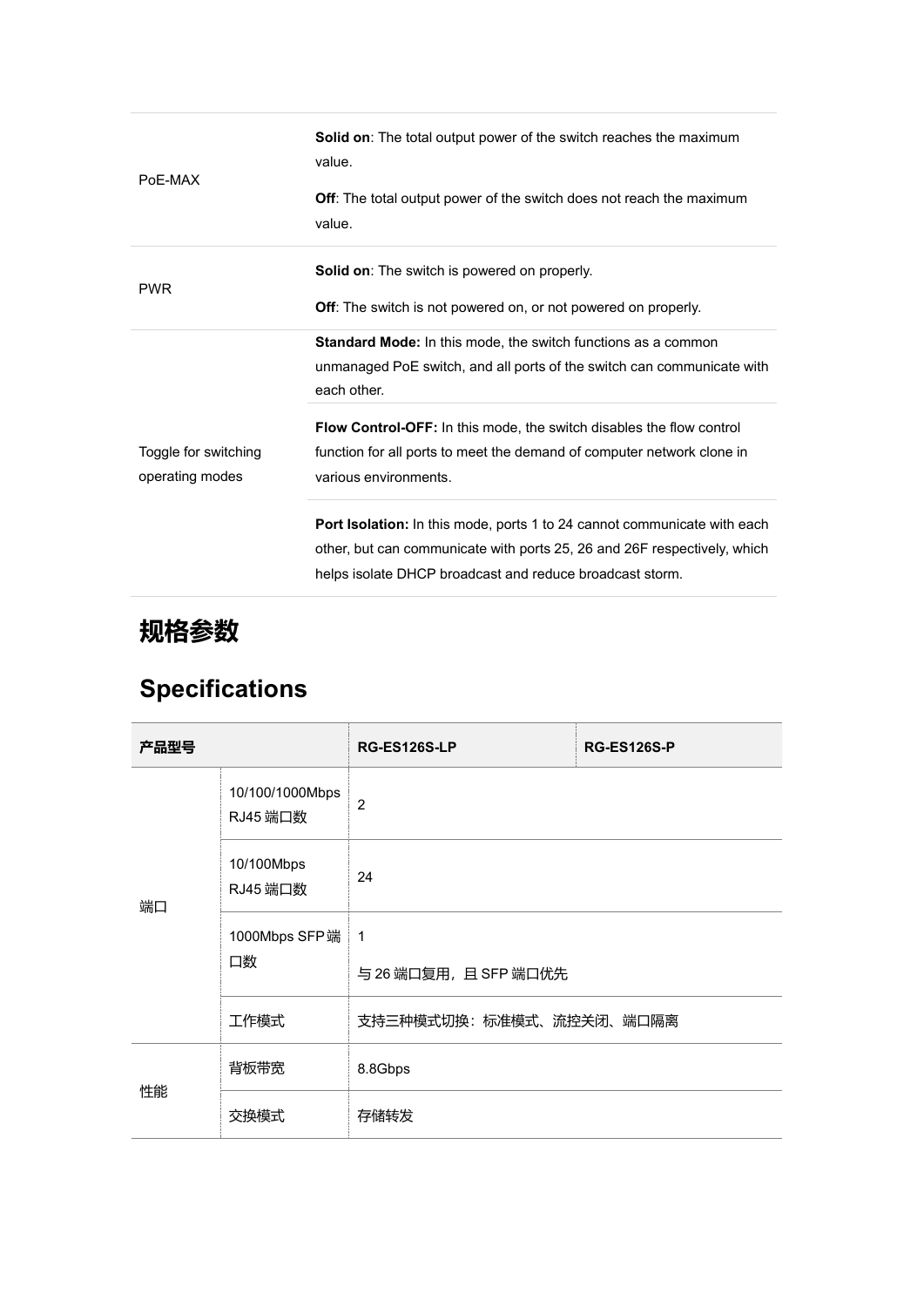| 产品型号                 |          | <b>RG-ES126S-LP</b>                                                                      | <b>RG-ES126S-P</b>                    |  |
|----------------------|----------|------------------------------------------------------------------------------------------|---------------------------------------|--|
| MAC 地址表学习<br>MAC 地址表 |          | 自动学习、自动老化                                                                                |                                       |  |
|                      |          | 16K                                                                                      |                                       |  |
| PoE 供电标准             |          | IEEE 802.3af、IEEE 802.3at                                                                |                                       |  |
| PoE 供电               | PoE 供电线芯 | 4 芯供电 (12为+, 36为-)                                                                       |                                       |  |
|                      | PoE 供电端口 | $1 - 24$                                                                                 |                                       |  |
|                      | 端口最大供电功率 | 30W                                                                                      | 30W                                   |  |
|                      | 整机最大供电功率 | 230W                                                                                     | 370W                                  |  |
| 外形尺寸 (长×宽×高)         |          | 440mm×208mm×44mm                                                                         | $440$ mm $\times$ 240mm $\times$ 44mm |  |
| 输入电压                 |          | 220V AC, 50Hz, 2.5A max                                                                  | 220V AC, 50Hz, 3A                     |  |
|                      | RJ45 端口  | 共模: 6kV                                                                                  |                                       |  |
| 防雷                   | 电源       | 共模: 6kV; 差模: 6kV                                                                         |                                       |  |
| 工作环境                 |          | 工作温度: 0°C~45°C                                                                           |                                       |  |
|                      |          | 工作湿度: (10~90) %RH, 无凝结                                                                   |                                       |  |
| 存储环境                 |          | 存储温度: -40°C~70°C                                                                         |                                       |  |
|                      |          | 存储湿度: (5~90) %RH, 无凝结                                                                    |                                       |  |
|                      |          | 以太网: 10Mbps (半双工) /20Mbps (全双工)                                                          |                                       |  |
| 数据传输速率               |          | 快速以太网: 100Mbps (半双工) /200Mbps (全双工)<br>千兆以太网: 2000Mbps (全双工)                             |                                       |  |
|                      |          |                                                                                          |                                       |  |
| 网络介质                 |          | 以太网: 3 类或以上 UTP/STP<br>快速以太网: 5 类或以上 UTP/STP                                             |                                       |  |
|                      |          | 干兆以太网: 超5类或6类UTP/STP                                                                     |                                       |  |
| 网络标准                 |          | IEEE 802.3、IEEE 802.3u、IEEE 802.3x、IEEE 802.3ab、IEEE<br>802.3af、IEEE 802.3at、IEEE 802.3z |                                       |  |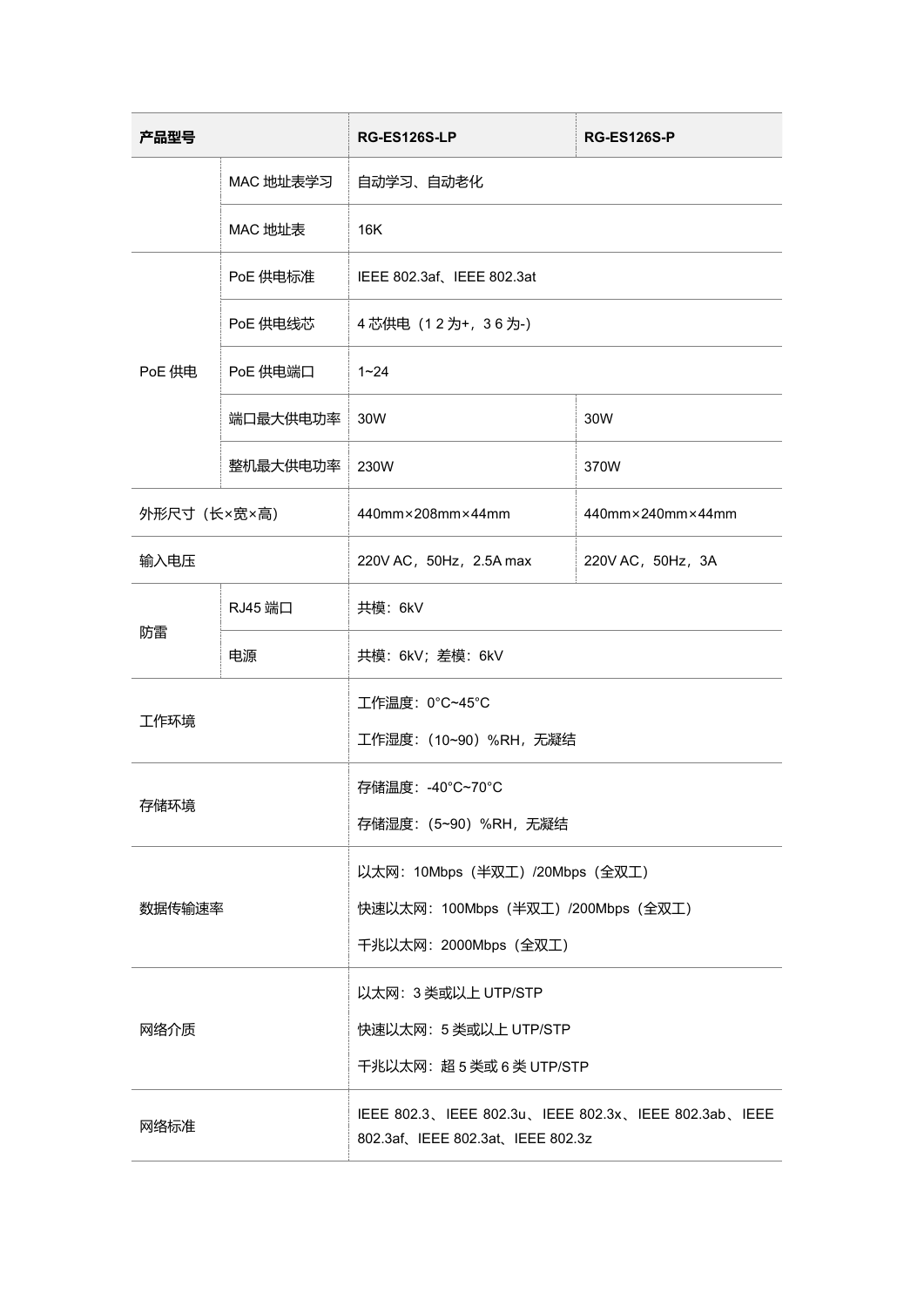| <b>Product model</b> |                                             | <b>RG-ES126S-LP</b>                                                                              | <b>RG-ES126S-P</b> |  |
|----------------------|---------------------------------------------|--------------------------------------------------------------------------------------------------|--------------------|--|
| Port                 | Number of<br>10/100/1000<br>Mbps RJ45 port  | $\overline{c}$                                                                                   |                    |  |
|                      | Number of 10/100<br>Mbps RJ45 port          | 24                                                                                               |                    |  |
|                      | Number of 1000<br>Mbps SFP port             | 1<br>This SFP port and port 26 compose a combo port, and the SFP<br>port owns a higher priority. |                    |  |
|                      | Operating mode                              | Three operating modes are supported: Standard Mode, Flow<br>Control-OFF and Port Isolation.      |                    |  |
|                      | Backplane<br>bandwidth                      | 8.8 Gbps                                                                                         |                    |  |
|                      | Exchange mode                               | Store-and-forward                                                                                |                    |  |
| Performance          | MAC address<br>table learning               | Auto aging, auto learning                                                                        |                    |  |
|                      | MAC address<br>table                        | 16K                                                                                              |                    |  |
|                      | PoE standard                                | IEEE 802.3af, IEEE 802.3at                                                                       |                    |  |
|                      | PoE power cable<br>core                     | 4 cores: voltage of cores 1, 2 is +, and cores 3, 6 is -                                         |                    |  |
| PoE power            | PoE port                                    | 1 to 24                                                                                          |                    |  |
|                      | Maximum output<br>power of a single<br>port | 30 W                                                                                             | 30W                |  |
|                      | Maximum output<br>power of the<br>switch    | 230 W                                                                                            | 370W               |  |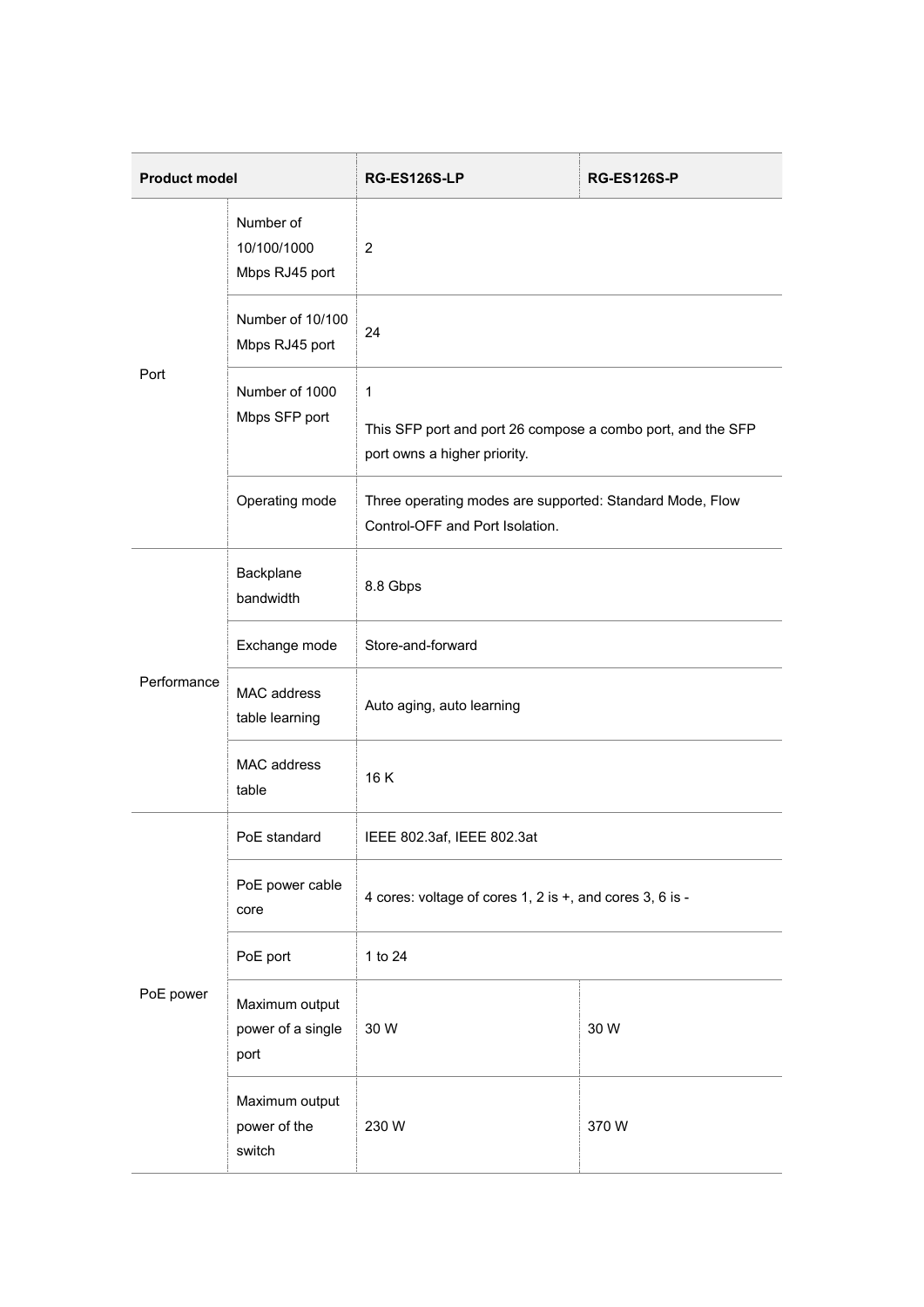| <b>Product model</b>   |       | RG-ES126S-LP                                                                                                                                                       | <b>RG-ES126S-P</b>                       |
|------------------------|-------|--------------------------------------------------------------------------------------------------------------------------------------------------------------------|------------------------------------------|
| Dimensions (L x W x H) |       | 440 mm × 208 mm × 44 mm                                                                                                                                            | 440 mm $\times$ 240 mm $\times$ 44<br>mm |
| <b>AC Input</b>        |       | 220V AC, 50Hz, 2.5A max                                                                                                                                            | 220V AC, 50Hz, 3A                        |
| RJ45 port<br>Lightning |       | Common mode: 6 kV                                                                                                                                                  |                                          |
| protection             | Power | Common mode: 6 kV; Differential mode: 6 kV                                                                                                                         |                                          |
| Operating environment  |       | Temperature: 0°C - 45°C<br>Humidity: (10% - 90%) RH, non-condensing                                                                                                |                                          |
| Storage environment    |       | Temperature: -40°C - 70°C<br>Humidity: (5% - 90%) RH, non-condensing                                                                                               |                                          |
| Data transmission rate |       | Ethernet: 10 Mbps (half duplex)/20 Mbps (full duplex)<br>Fast Ethernet: 100 Mbps (half duplex)/200 Mbps (full duplex)<br>Gigabit Ethernet: 2000 Mbps (full duplex) |                                          |
| Transmission media     |       | Ethernet: CAT3 UTP/STP or better<br>Fast Ethernet: CAT5 UTP/STP or better<br>Gigabit Ethernet: CAT5e or CAT6 UTP/STP                                               |                                          |
| Network standard       |       | IEEE 802.3, IEEE 802.3u, IEEE 802.3x, IEEE 802.3ab, IEEE<br>802.3af, IEEE 802.3at, IEEE 802.3z                                                                     |                                          |

如需了解产品及安装方面的更多信息,请登录锐捷网络网站 www.ruijie.com.cn

For more information about the product and installation procedures, log in to www.ruijie.com.cn

#### 锐捷网络股份有限公司 版权所有,保留一切权利

Copyright © ruijie networks Co., Ltd.